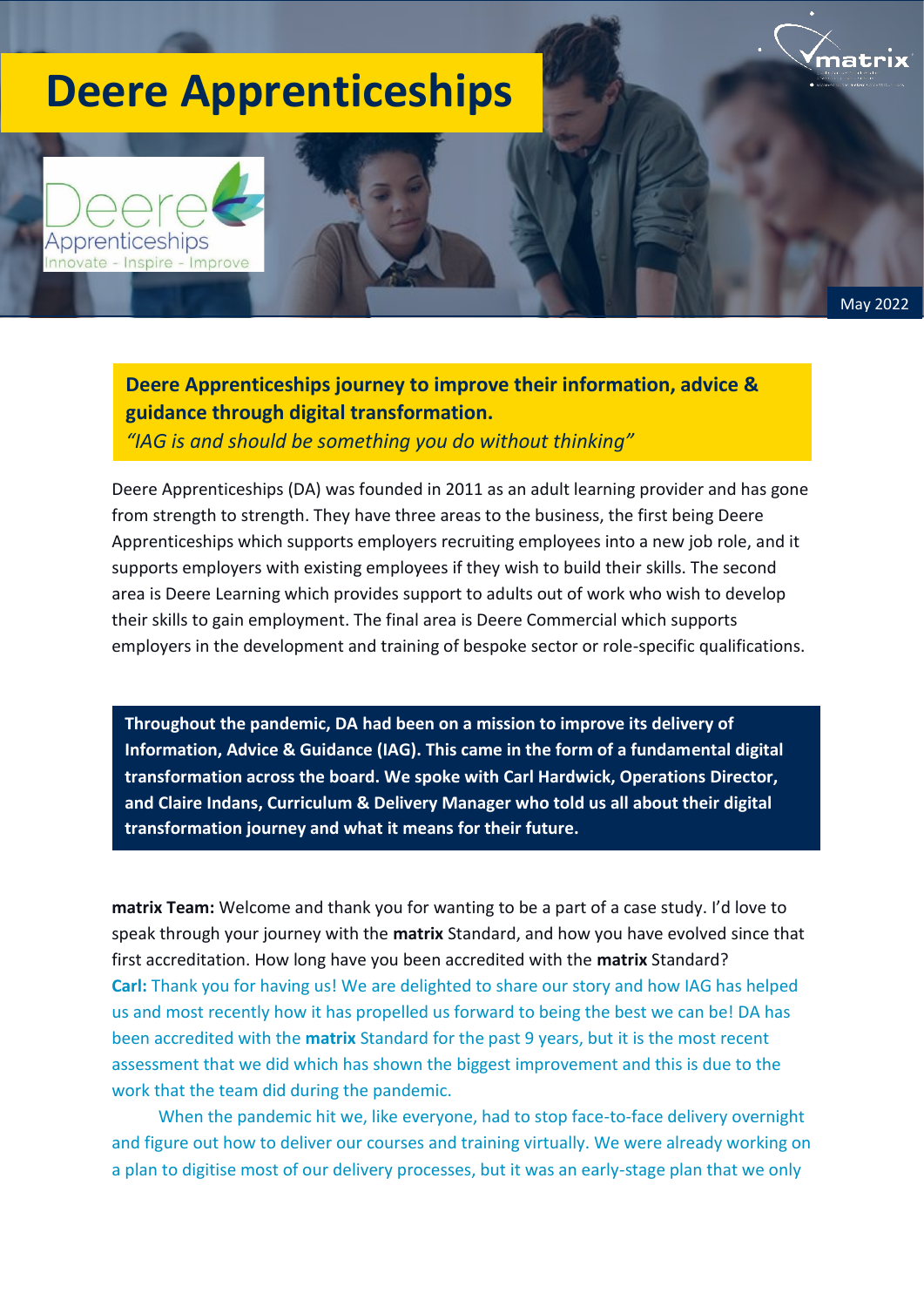spoke about every so often, when we were in lockdown it forced us to think about how we were going to go digital. Claire, the team, and I sat down in about March/April 2021, and we broke the business down into as many small chunks as we possibly could. We looked at how we could digitalise each chunk, but not just digitalising it, how we could then integrate it all together. We looked at everything in our process, from the first engagement right through to the completion of courses, certification, resources, and follow-ups, it was a very daunting task!

We knew we wanted IAG to be at the heart of this project because that is at the core of what we provided. We looked at how to embed it within everything we do, and how to improve it within current areas, we even redesigned our website to be more IAG and digitalfriendly. It's been a significant journey for us since March 2021 and I have to give credit to my fantastic team who have worked so hard and done a fantastic job so far. We aren't finished with the journey yet, we are in "phase three" at the moment and we are on target which is brilliant.

**matrix team:** Wow! That sounds amazing, you really have been on a massive journey over the past year to improve your IAG. How have your staff taken to the new digital way of working and have they seen an improvement in your IAG?

**Carl:** It's been an interesting concept to get across to our staff, but they have been receptive to both the digitisation and the improvement of IAG. As part of our project over the past year, as mentioned before we looked at how IAG can be embedded within every process, resource, delivery, and action, and now they deliver excellent IAG without realising!

**matrix team:** The fact that your staff is now delivering IAG without realising is a testament to your hard work over the past year to really embed it within your organisation. So how would you describe your experience with **matrix** Standard pre-pandemic? **Carl:** Now, don't take this the wrong way but, pre-pandemic I'm sure like other companies we were not using **matrix** effectively, and we can hold our hands up to that, we were doing it because we had to do it. We would of course always offer IAG and support to our learners, but it felt forced whereas now after the journey we have been on, it comes naturally to us because we understand the framework and how it should be utilised within our business. Having broken down the business into bite-sized segments during those first planning meetings, enabling us the implement IAG within each segment. We want IAG to be an integral part of everything that we do.

**Claire:** Exactly, and we used the **matrix** elements to focus our IAG approach when creating our own curriculum along with a massive amount of research because we wanted to get it right for our learners and for the future of DA. By going through this process, we are now able to see and drill down into certain interactions that we have had with learners and see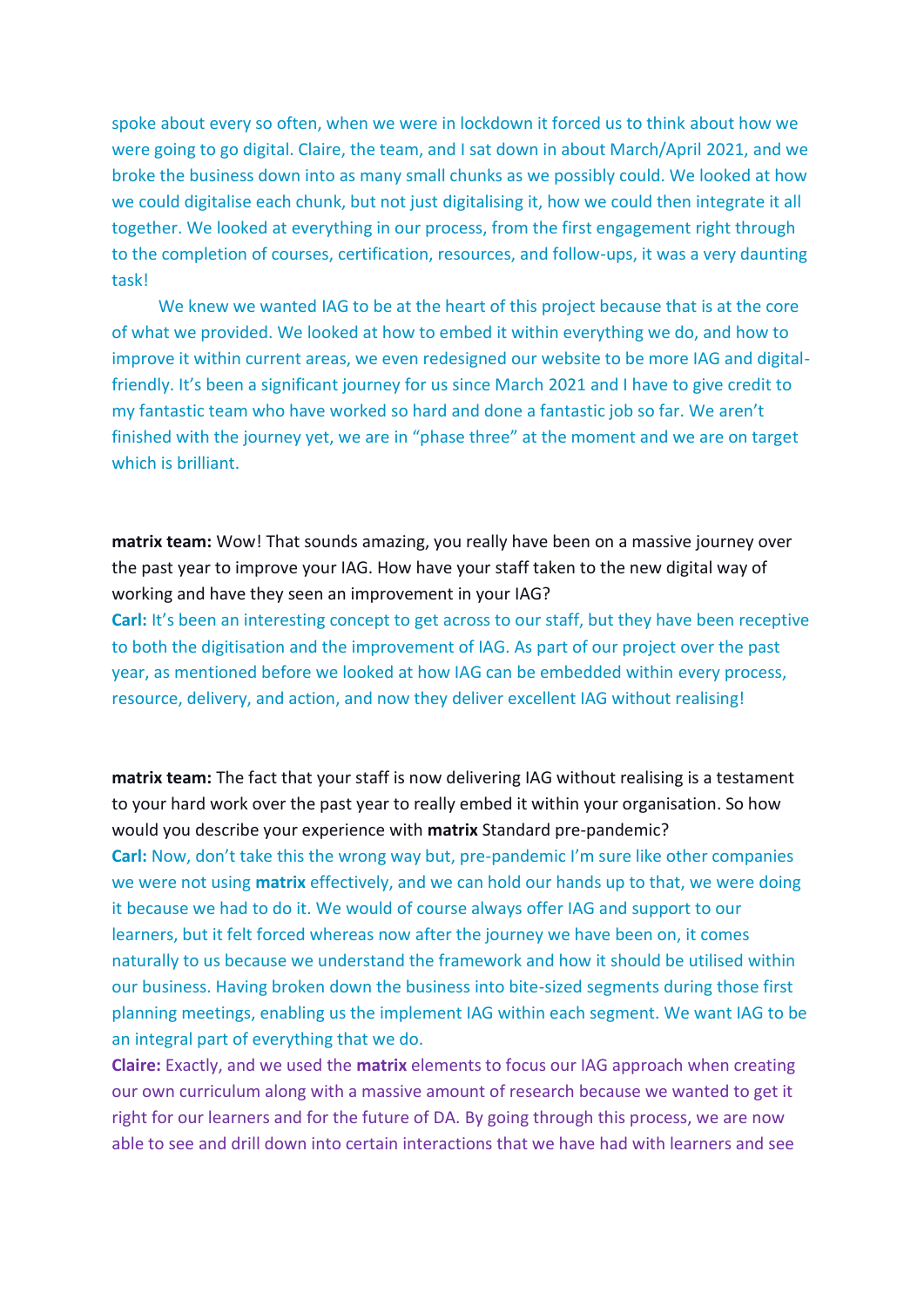what IAG has been provided which means we know how best to support them in their learning.

**matrix team**: Brilliant work, this truly has been a huge undertaking for your organisation, and even creating your own curriculum model is fantastic! So as an apprenticeship provider, how has the **matrix** Standard helped you develop your IAG either before or during the pandemic and your transformation journey?

**Carl: matrix** has definitely made us more aware of it and the different types of IAG that we give so then we can embed it within our new model. **matrix** has put IAG at the forefront of every aspect of our development within this transformation process. For example, when we sat down and thought about how we would digitise enrolment, what IAG would we need to get from that form to make sure we match the learner with the right course. It's allowed us to have a greater understanding of the learner's current role or situation, and we can then see how we can that map into the criteria for us to then work with that individual to find out their aspirations and what they would like to do at the end of the course.

We have been fortunate that our most recent assessment did take place during our Digital transformation because we were not short on evidence! We made sure to go through the Standard as we were going through our transformation to make sure we understood how we would hit each aspect of each element to make sure we got it when assessment time came around.

**Claire:** It's been very empowering going through the Standard this time and seeing how we have hit each criteria of the elements, because of the mountains of evidence we have. It's been very exciting knowing that we are moving forward and seeing what the future holds.

**matrix team:** Moving forward and looking to the future of your organisation, do you think that your new digital strategy and curriculum model will be sustainable because of the guidance that **matrix** Standard has provided?

**Claire:** Yes, absolutely and they will only great stronger as we move through the next few years and develop them further.

**Carl:** Yes I agree, but the biggest battle we will have will be getting other companies to come along with us on this transformation. Some companies we work with haven't gone through a digital transformation and still require wet signatures from clients and learners, which in today's world should not have so much importance. They will need to understand and accept that this is the way the world is and should be working now.

**matrix team:** How has the new Digital strategy and model improved or changed how you deliver your courses now?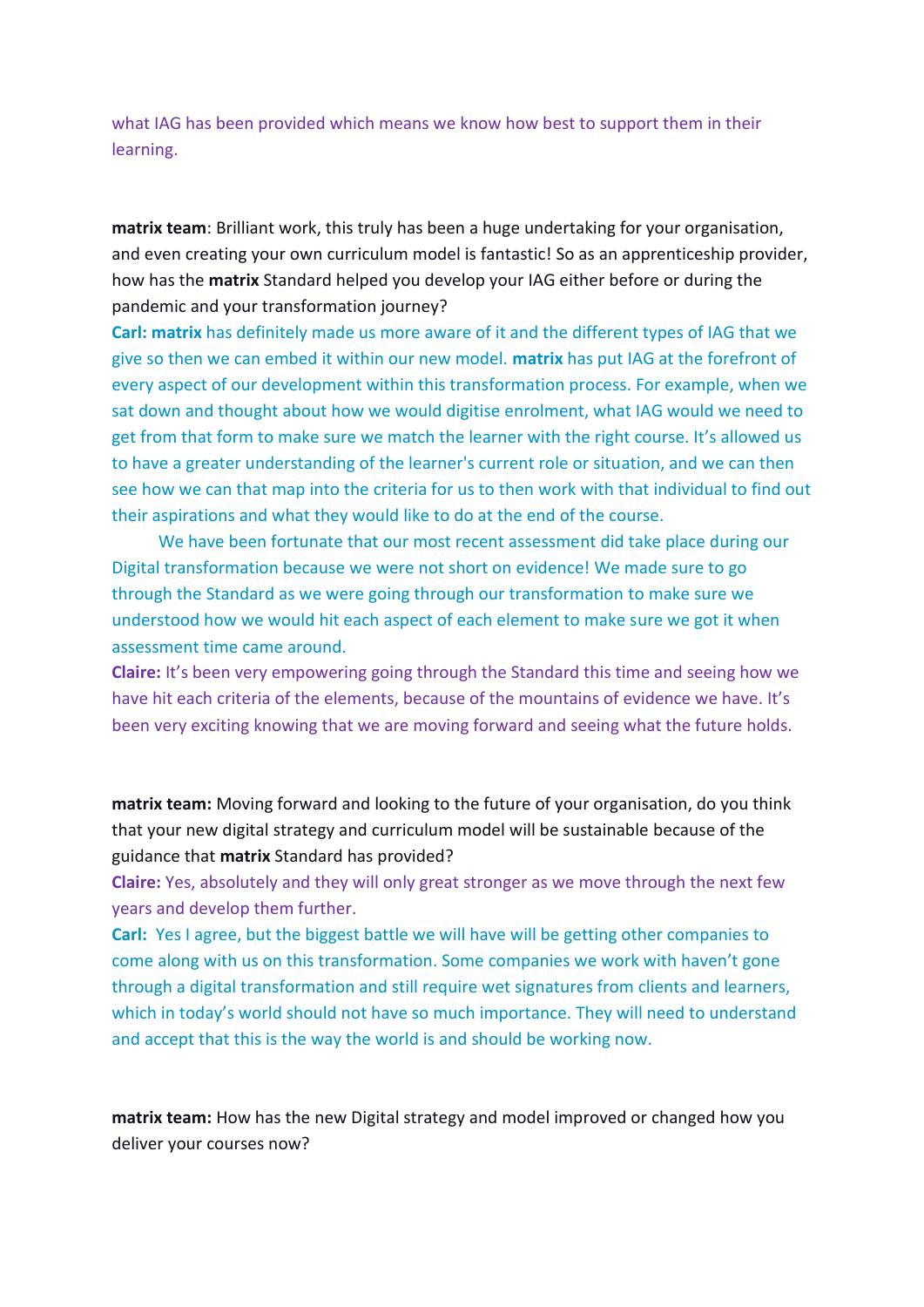**Claire:** Pre COVID we were 100% face to face and during the pandemic we were 100% remote like many other businesses. What I think the digital strategy has done is that it has allowed us to understand how beneficial digital and virtually can be. When we started the planning for the transformation we looked at how feasible and sustainable virtual work could be, and we were concerned that it might not be as effective. Having said that we have had learners go from inquiry right through to end assessment and get amazing grades doing the course completely virtually, so we saw the benefit our hybrid model. The transformation has helped us to see that we can streamline and become more efficient by utilising virtual learning. Before COVID we would be driving all over the place and only see one maybe 2 learners in a day, whereas now we can meet with multiple learners from multiple sites virtually, but also book face-to-face meetings when we feel they would be most beneficial. Everything we do now is much more purposeful and has more structure. **Carl:** I'll just say that from a business side our expenses and outgoings have reduced dramatically, and we have been able to invest that money back into the business and aid in the digital strategy. For example, we have invested in a text messaging service where we

can keep in contact with our learners to see how they are doing post-course.

**matrix Team:** Having gone through this journey of digital transformation and embedding IAG into each area of your business, what new processes have you developed for leadership and management within your teams?

**Carl:** From being focused and drilling down into each segment we have developed quite a few new IAG processes within our teams and for our leadership and management. We now have a staff training week every January which we ran this year where we had a specific focus on IAG, and this helps us to understand our staff and what they are capable of and what they need to develop in their learning.

**Claire:** To add to this, we also now have two staff conferences with the second one being in June every year. So, when we started this process and journey, we launched it with the Staff in June last and they were heavily involved from then onwards. We conducted staff surveys and sent out documents where we welcomed feedback. We also now have an emphasis on looking at staff wellbeing, especially after the last two years, so we conducted staff wellbeing surveys and acted on the results as part of this transformation journey. IAG is also a fixed item in any meeting we have so it is always discussed, but it is the sole focus of our monthly standardisation meetings where staff can speak about what they have done that month and get feedback, and it's great to hear all the positive stories, and see how the staff engage with IAG, understand what it is, and how it is beneficial to the learner.

**matrix team:** What's your experience been like going for assessment this time round having done this transformation process, have you seen an increase in your impacts and results since your last accreditation?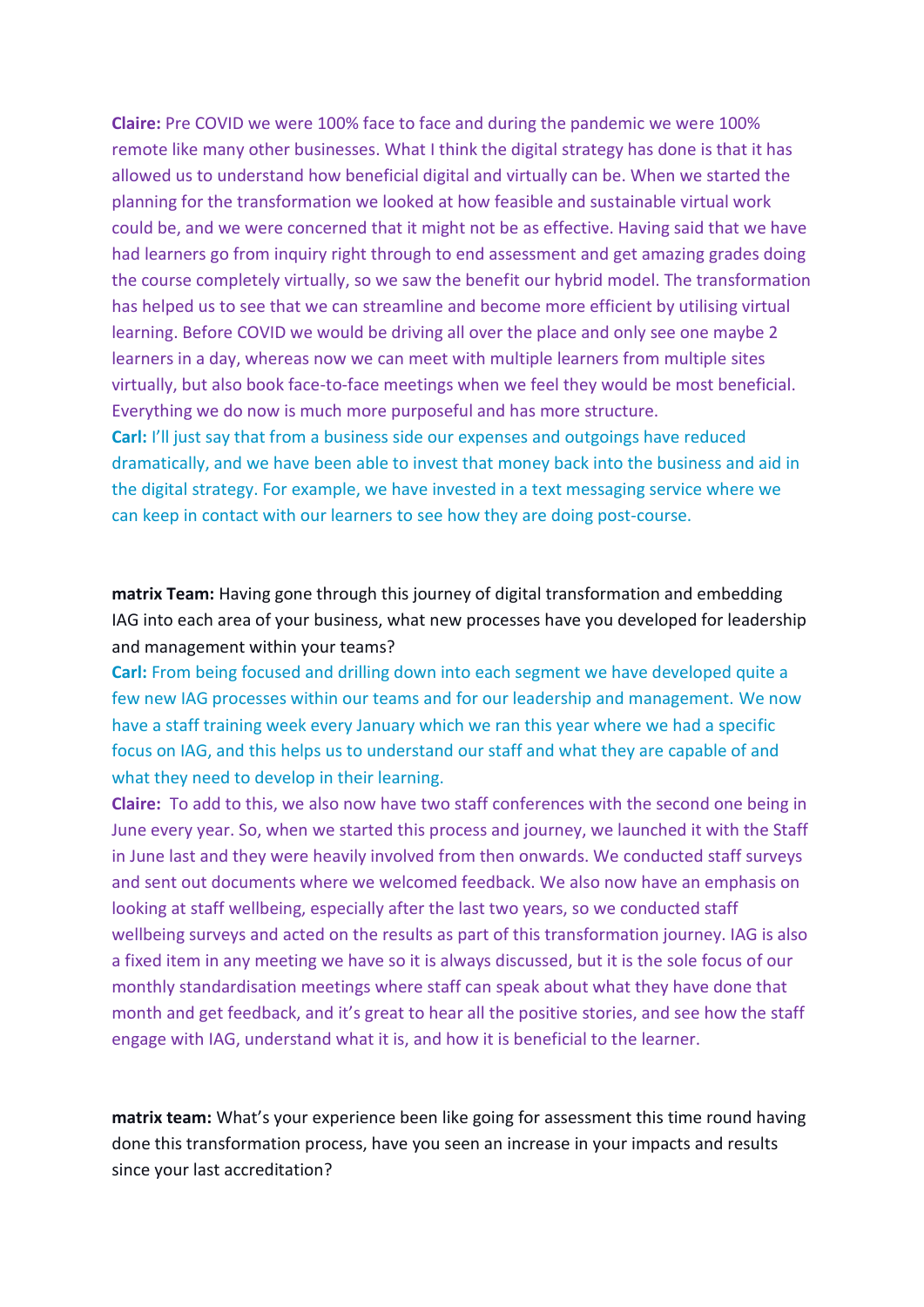**Carl:** Yes, we definitely saw an increase in our impacts and results, and we had an abundance of evidence this time! After going through this journey we understood the **matrix** process more so it made it a lot easier for us, which then made it a more enjoyable task for all involved.

**matrix team:** How would you both describe your attitude towards **matrix** Standard before your journey and now?

**Carl:** Before it was something that we had to do, but now after going through this transformational journey, very positive. It's helped us to focus as a business and to develop new and more efficient ways of working. In the future I think a challenge might be understanding where we can go from here, and how we can reach the next level. **Claire:** I agree, before this, it was just a formality that we had to do. Now having done all this work I like having the criteria with me so I can see and understand how what I am doing relates to it. It really helps us to focus and gives us direction.

**matrix team:** We've spoken about how other businesses you work with haven't been through this process, if they decided to evolve how they work and go for the **matrix** Standard accreditation and they came to you for advice, what would your response to them be?

**Carl:** I would actively promote it and try to get them to understand that it is not just a tick box exercise or a process you go through because you need or want the quality mark. IAG is and should be something you do without thinking about it and being able to collect the evidence for it along the way.

**Claire:** Agreed, and actually, very recently, we had a competitor from down the road come to us and asked us to provide some IAG for them and some of their students. We hosted a virtual event for 15 students and the tutor where we talked about the pandemic from an employee and employer perspective, what employers are looking for, how to conduct yourself at an interview, and mental health, and like I said that was for a competitor!

**matrix team:** That just shows sort of how far you've come with the new strategy and people are seeing that as well. It validates your whole journey and the work you have done, you should all be extremely proud, and thank you for sharing your story with us today.